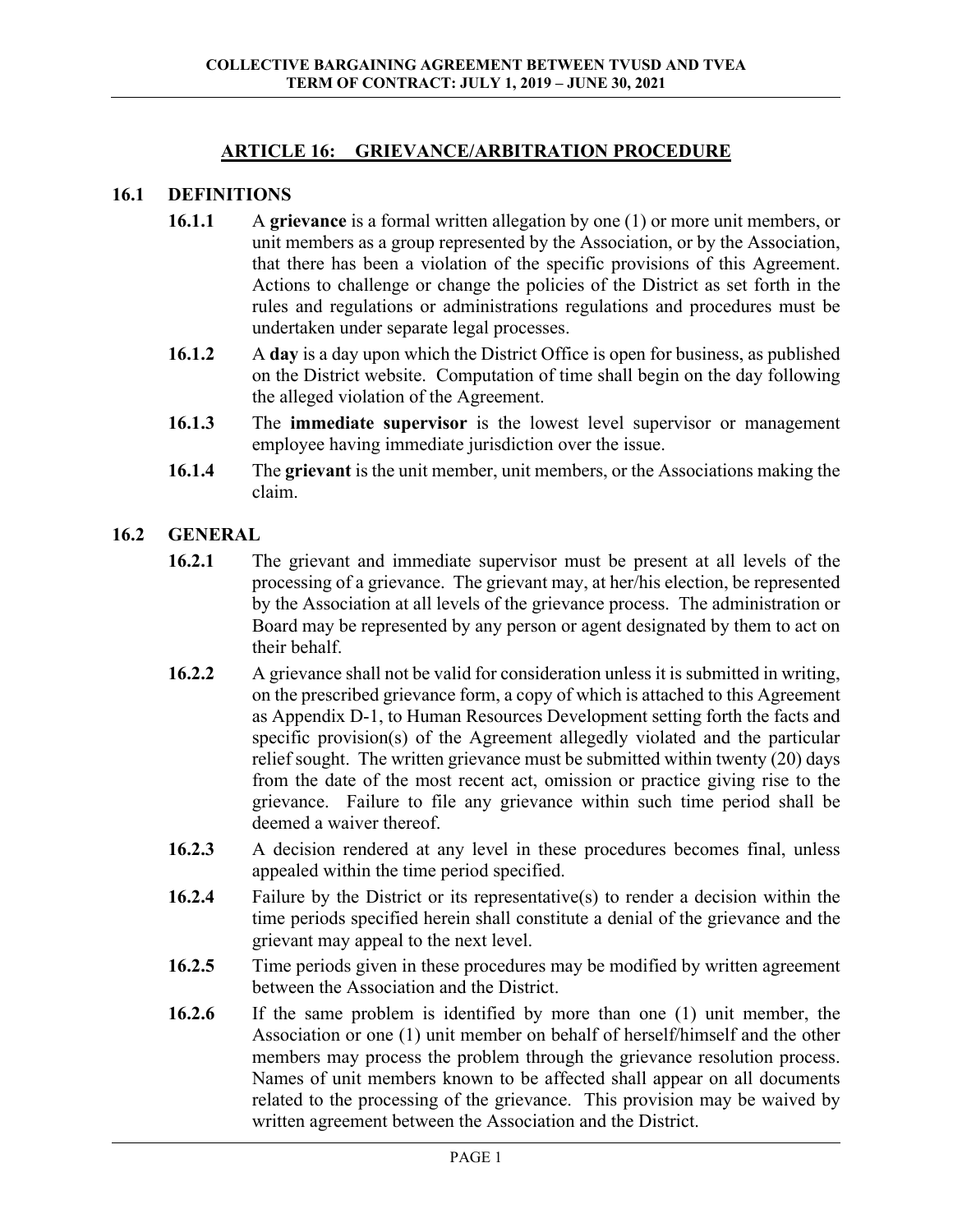- **16.2.7** A unit member may present grievances to the employer at any time, and have such grievances adjusted, without the intervention of the Association, as long as the adjustment is reached prior to arbitration, and such adjustment is not inconsistent with the terms of the written Agreement. If any employee presents a grievance on her/his own behalf, the Association shall have the right to be present, and state its views at all grievance meetings. The District shall not agree to a resolution of the grievance until the Association has received a copy of the grievance and the proposed resolution, and has been given the opportunity to file a response.
- **16.2.8** A unit member's grievance shall in no way interfere with the right of the District to proceed in carrying out its management responsibilities. Unit members shall carry out all management directives pending the final resolution of a grievance.
- **16.2.9** All documents resulting from the processing of a grievance shall be kept in a separate grievance resolution file and shall not be kept in a unit member's personnel file.
- **16.2.10** At any time after Level II, the Superintendent/designee may attempt to resolve the grievance by meeting with the grievant and the Association representative.
- **16.2.11** Whenever possible, grievance meetings shall occur outside of the grievant's regular work hours. When this is not possible, and it becomes necessary for a single representative designated by the Association to attend a grievance hearing during the day, she/he shall be provided reasonable release time without loss of pay in order to permit participation in the foregoing activity. Witnesses for both parties shall be released with regular pay and benefits in time for testimony with as little disruption to the instructional schedule as possible.
- **16.2.12** Grievance processing timelines contained in this Article shall be suspended during an official District break or action period of five (5) consecutive days or more for the duration of the break period unless otherwise mutually agreed in writing by the parties.
- **16.2.13** Neither the Association nor the District, nor their respective representatives shall retaliate against a unit member who elects to participate or not participate in the grievance process as a grievant, witness, or representative.

# **16.3 GRIEVANCE STEPS**

# **16.3.1 Level I Problem Solving**

Prior to filing a grievance, the potential grievant will schedule a meeting with the immediate supervisor to identify the problem and seek resolution. The potential grievant shall notify the supervisor that the meeting is requested pursuant to this section. In the event the problem is not resolved at Level I, the decision may be appealed to Level II – Superintendent/Designee, provided the grievance is submitted on the prescribed form (Appendix D-1) to Human Resources Development within the twenty (20) day time limitation provided in paragraph 16.2.2.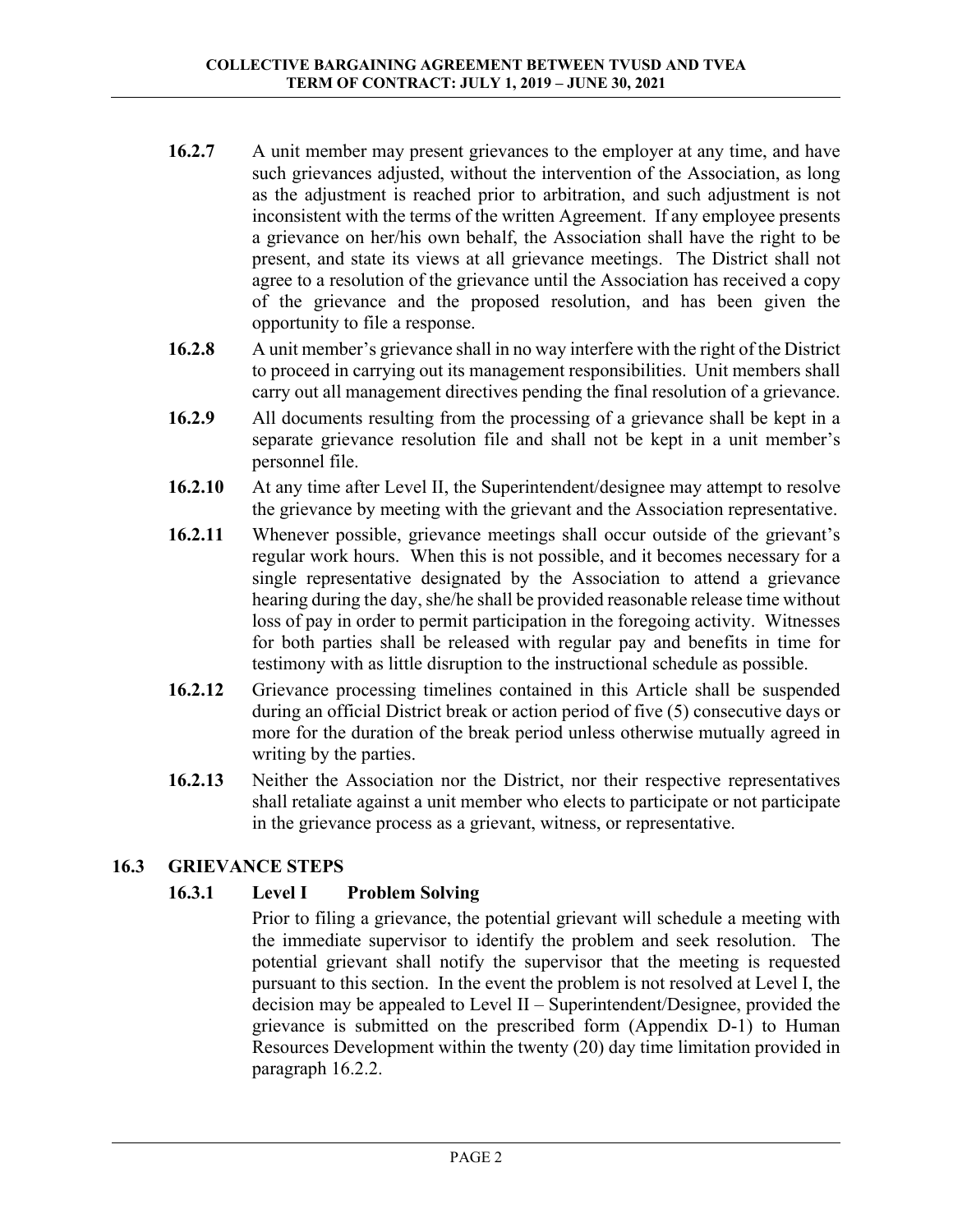# **16.3.2 Level II Superintendent/Designee**

After receipt of the completed grievance resolution form, the Superintendent/Designee shall have ten (10) days in which to render a written decision regarding the grievance. In the event the grievance is not resolved at Level II, the decision may be appealed to Level III - Mediation, provided such appeal is submitted on the prescribed form (Appendix D-2) to Human Resources Development within ten (10) days after receipt of the decision at Level II.

# **16.3.3 Level III Mediation**

 The Superintendent/Designee shall, upon the receipt of the request for mediation within five (5) days, request the services of a mediator through the State Mediation and Conciliation Service, who shall meet with the parties and attempt to resolve the grievance. If the grievance is not resolved in such a fashion, the grievant has ten (10) days from the date of the final mediation meeting to file the grievance at Level IV. A Level IV grievance must be filled out on a new grievance form (Appendix D-3), including a notice to the District, that the grievant is proceeding to the Board of Education and be submitted to the Superintendent's Office.

# **16.3.4 Level IV Board of Education.**

- **16.3.4.1** The grievant may present her/his case to the Board of Education at their next regularly scheduled meeting or, at the Board's discretion, at a special meeting.
- **16.3.4.2** The Board shall, within twenty (20) days after the hearing, render a decision in writing.
- **16.3.4.3** If the grievant is not satisfied with the results of Level IV, she/he has ten (10) days from the written decision to file a Level V grievance.

# **16.3.5 Level V Arbitration – (Effective July 1, 2001)**

 If the grievant is not satisfied with the disposition of the grievance at Level IV, the grievant may, within ten (10) days after Board review or ten (10) days after receiving notice of the Board's decision, request in writing that the Association submit the grievance to binding arbitration. Once the Association has received the request to proceed to binding arbitration, it has twenty-four (24) hours to notify the Superintendent of the request. Within fifteen (15) days after receipt, the Association, by written notice to the Superintendent, may elect to submit the grievance to binding arbitration.

**16.3.5.1** In the event the parties are unable to mutually agree upon an arbitrator, they shall request that a panel of seven (7) names of individuals experienced in the area of public school labor relations be submitted to both parties by the California Mediation and Conciliation Service. Upon receipt of the list, the parties shall alternately strike names until only one (1) remain, who shall be selected as the arbitrator.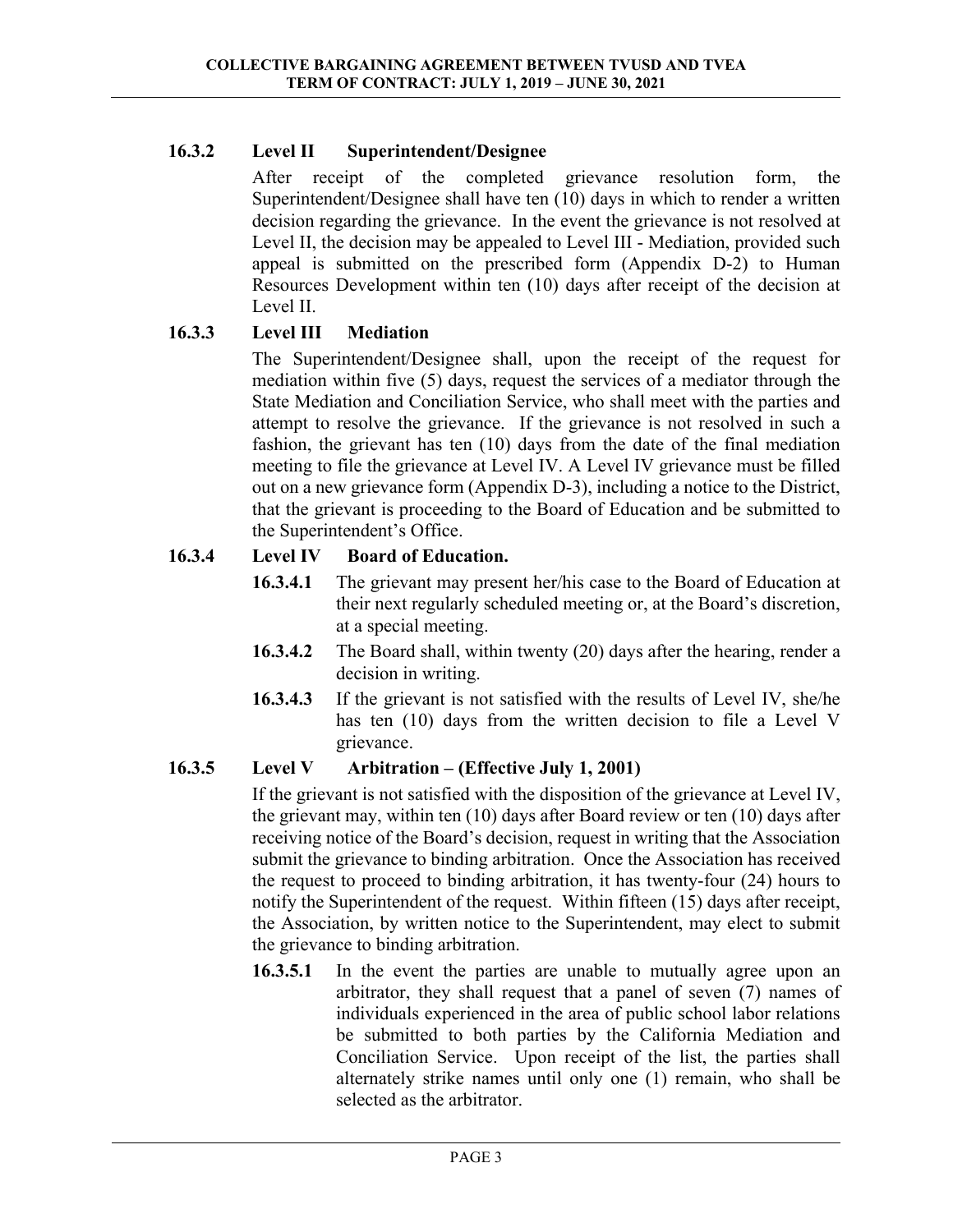- **16.3.5.2** If any question(s) arises as to the arbitrability of the grievance, such question(s) shall be first decided by the arbitrator in a separate hearing before consideration of the merits of the grievance.
- **16.3.5.3** The arbitrator shall, as soon as possible, hear evidence and render a decision on the issue or issues submitted. If the parties cannot agree upon a submission agreement, the arbitrator shall determine the issues by referring to the written grievance and the answers thereto at each step.
- **16.3.5.4** The arbitrator may hear and determine only one (1) grievance at a time unless both parties mutually agree to consolidate similar grievances.
- **16.3.5.5** The arbitrator's decision shall be final and binding upon the parties, shall be in writing, and shall set forth findings of fact, reasoning, conclusions, and remedy. The jurisdiction of the arbitrator and the arbitrator's authority shall be confined exclusively to the interpretation of the express provisions of this Agreement which are at issue. The arbitrator shall be limited to deciding the issues submitted by the parties; and the arbitrator shall have no power or authority to add to, subtract from, alter, delete, amend, or modify the terms of this Agreement or the written policies, rules, regulations and procedures of the District. The arbitrator shall not have the authority to impose limitations or obligations not expressly provided for in this Agreement. The arbitrator shall be without the power or authority to make any decision which requires the District to do any act prohibited by law or in violation of this Agreement.
- **16.3.5.6** All costs for the services of the arbitrator, including but not limited to, per diem expenses, travel and subsistence expenses, and the cost of any hearing room will be borne equally by the parties. All other costs will be borne by the party incurring them.
- **16.3.5.7** The arbitrator's decision shall be submitted to the District and the Association within thirty (30) calendar days of submission of the matter.

### **16.4 MISCELLANEOUS**

- **16.4.1** The exercise of management rights and prerogatives by the Board under Article III, which are not limited by the express terms of this Agreement, shall not be subject to the grievance resolution process.
- **16.4.2** This Article is not cumulative and shall be the exclusive procedure and remedy for the determination of any claim, the subject matter of which constitutes a grievance. Any unit member who brings an action on any such claim, or on whose behalf such an action is brought, in a court of law or equity, state or federal, or before any administrative tribunal, thereby waives any and all rights under this Article.